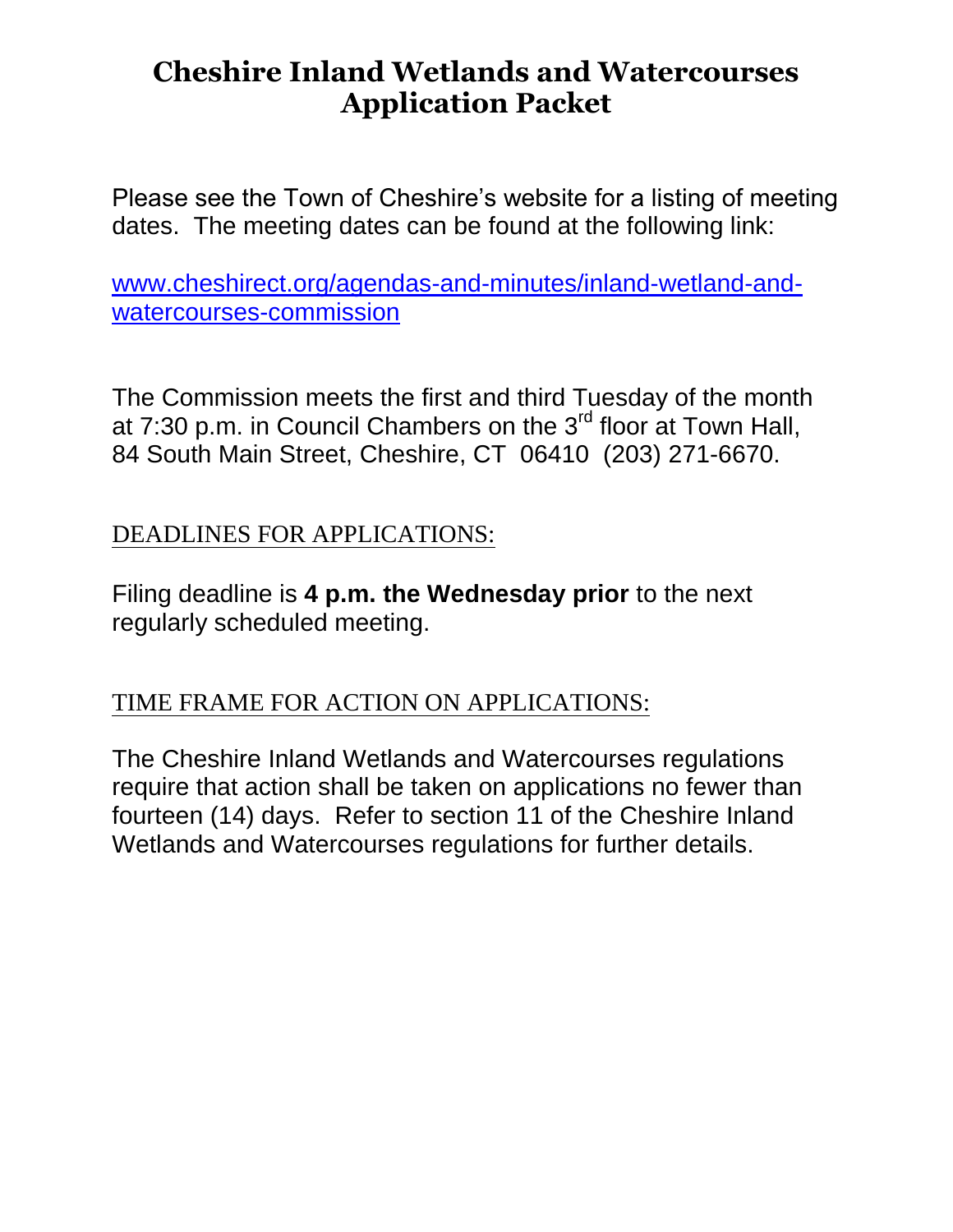## **Required Application Forms Checklist**

## **Complete and Return to Planning Office with Support Material**:

- \_\_\_\_\_ Appendix B, Inland Wetlands Commission Application for Inland Wetlands and Watercourses Permit.
- Statewide Inland Wetlands & Watercourses Activity Reporting Form (yellow form).
- \_\_\_\_\_ Photocopy of Regional Water Authority Notification Form, Connecticut Natural Diversity Data Base Review Request Form and State of Connecticut Department of Public Health Watershed or Aquifer Area Project Notification Form, where applicable.

#### **Complete and Send Directly to Source Agency**: **Applicant is responsible for contacting these agencies regarding applicability.**

- Regional Water Authority Notification Form must be sent to RWA within 7 days of application being submitted to Cheshire Planning Office.
- \_\_\_\_\_ Connecticut Natural Diversity Data Base Review Request Form. Review requirements at<http://www.ct.gov/dep/cwp/view.asp?A=2702&Q=323464>
- **EXECT** State of Connecticut Department of Public Health Watershed or Aquifer Area Project Notification Form.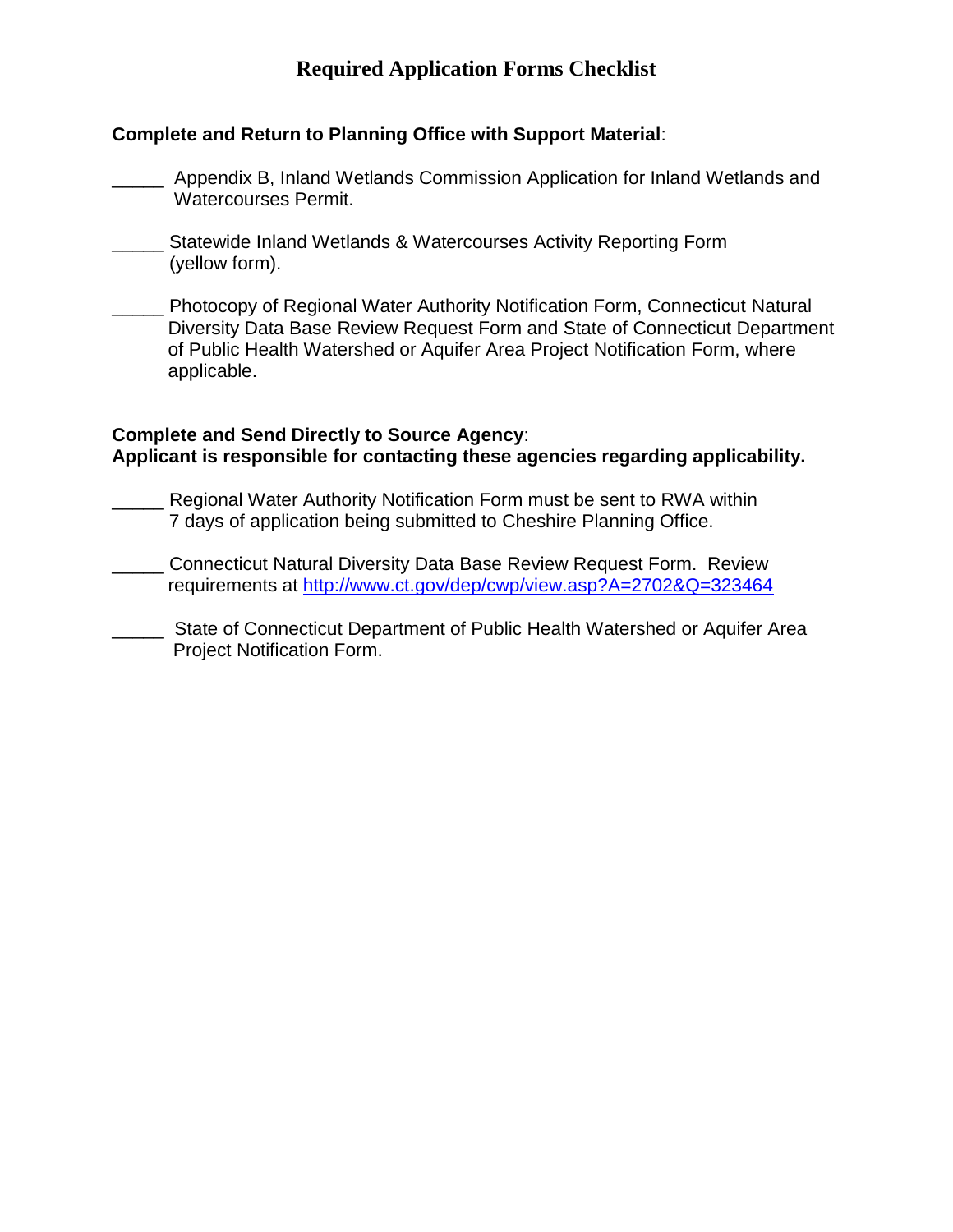#### **INLAND WETLANDS COMMISSION - CHESHIRE, CONNECTICUT**

#### **APPLICATION FOR INLAND WETLANDS AND WATERCOURSES PERMIT**

Pursuant to the General Statutes of the State of Connecticut, and all subsequent amendments thereto, the undersigned hereby makes application for approval of permit (Inland Wetlands and Watercourses) for a parcel of land having approximately wetland acres, which is part of a tract of land having acres, located on (street name) Said parcel is generally shown on the current Assessor's Map Plate  $N<sub>o(s)</sub>$ . Lot  $No(s)$ .  $\qquad \qquad \qquad$  and is located in  $a(n)$  zone district.

This permit application is part of a: ( ) Subdivision, ( ) Resubdivision, ( ) Site Plan, ( ) Special Permit, ( ) Zone Change, ( ) Earth Removal, Filling or Regrading,

( ) Other

The undersigned warrants the truth of all statements contained herein and in all supporting documents according to the best of his knowledge and belief.

By signing this application, the applicant permits Commissioners and agents of the Commission to enter upon and inspect the property, at reasonable times, both before and after a final decision has been issued.

| Applicant's Name (Print of Type) |                                                                                  |
|----------------------------------|----------------------------------------------------------------------------------|
|                                  |                                                                                  |
|                                  | $(Office)$ $\overline{\qquad \qquad }$                                           |
|                                  | Applicant's Signature                                                            |
|                                  | Telephone Number (Home) (Office)                                                 |
|                                  |                                                                                  |
|                                  | Owner's Name (Print or Type)                                                     |
|                                  |                                                                                  |
|                                  | Owner's Signature                                                                |
|                                  | Engineer's Name (Print or Type)                                                  |
|                                  |                                                                                  |
|                                  | Engineer's Signature                                                             |
|                                  | Agent, if other than applicant, to be contacted with regard to this application: |
|                                  |                                                                                  |
|                                  |                                                                                  |
|                                  |                                                                                  |
|                                  | SEE ATTACHED SHEETS FOR THE INFORMATION NECESSARY TO COMPLETE THIS APPLICATION.  |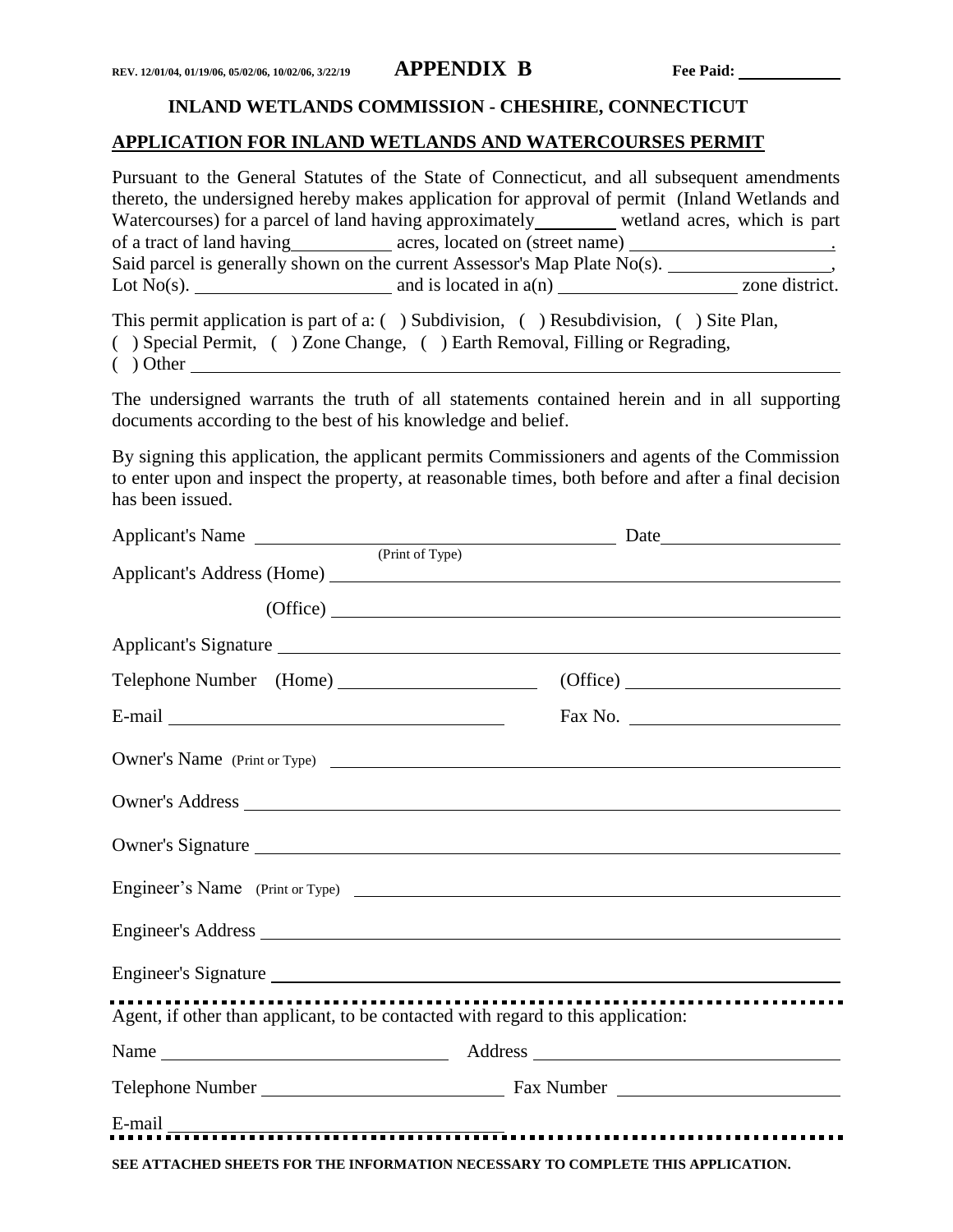Page 2

#### **APPLICATION FOR INLAND WETLANDS AND WATERCOURSES PERMIT**

Purpose and description of the proposed activity (including the area of wetlands or watercourses to be disturbed); alternatives considered and why the proposal to alter wetlands set forth in this application was chosen:

Applicant's interest in the land: ( ) Owner, ( ) Tenant, ( ) Lessee, ( ) Partner,

( ) Other

#### *Please attach a list of adjacent property owners.*

Check in full payment of minimum application fee – see attached fee schedule - (payable to Collector – Town of Cheshire). An additional fee shall be required if significant wetland activity is determined upon acceptance of the application. The Commission may, at its option, refund this application fee for a non-regulated activity.

**NOTE: In order to expedite the review of this application, and avoid unnecessary delay, it is important that the applicant and the land surveyor and/or professional engineer who shall prepare the maps and other plans shall carefully review the Inland Wetlands Regulations to be certain that the plans comply with all requirements contained therein. Applications must be received by the Town Planner's Office by 4 p.m. the Wednesday prior to the next regularly scheduled meeting of the Inland Wetlands Commission in order for the application to be included on the filed agenda and taken up by the Commission for discussion, action or otherwise.**

Per Section 7.1E. of the Inland Wetlands and Watercourses Regulations, three copies of all application materials (including maps) shall be submitted with the original application to comprise a complete application or as is otherwise directed, in writing, by the Commission.

#### **OFFICE USE ONLY**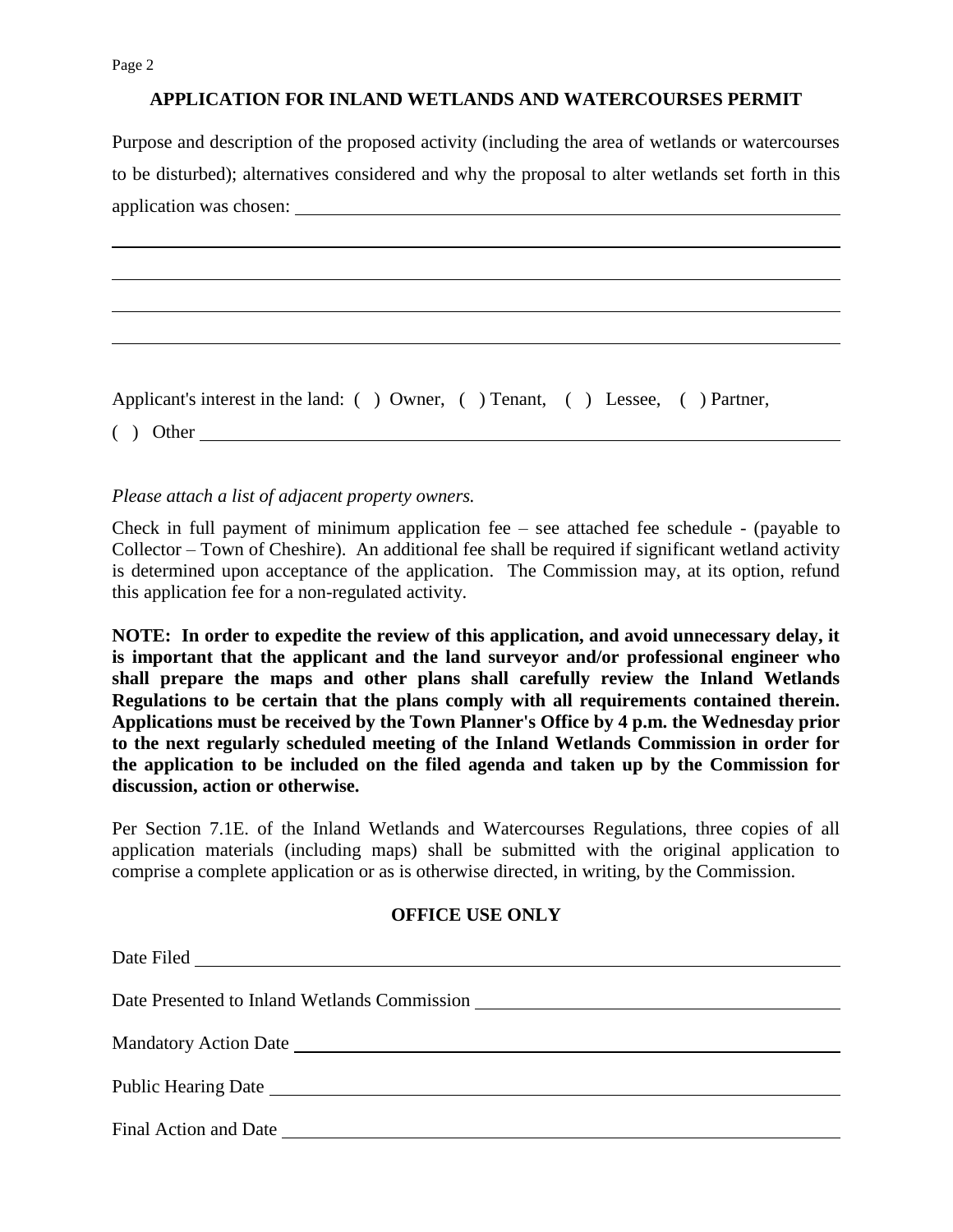## **APPENDIX C**

#### **This form is to be completed** *ONLY* **when applicant is** *NOT* **the owner.**

I, hereby acknowledge the application to the Inland (Name of Owner) Wetlands Commission of the Town of Cheshire by **No. 1998** 1 2012 1 2014 I consent and agree to its being filed with said Commission. (Signature) Sworn to before me this day of , 20 .

(Name typed or printed)

Commissioner of the Superior Court Notary Public My commission Expires: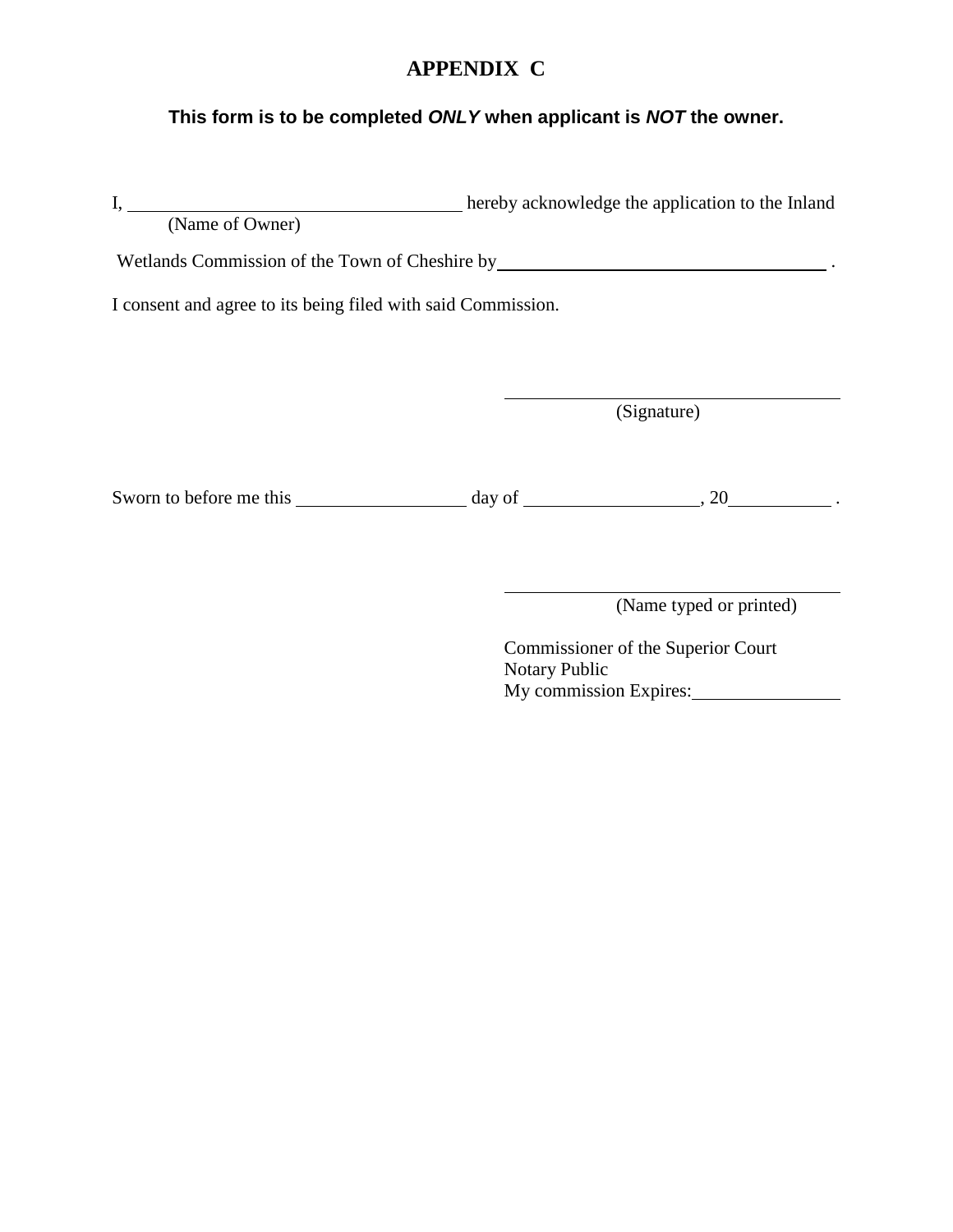## **APPENDIX D**

## **Information Necessary for a Complete Application**

- 1. Sheet size shall be limited to a size not greater than 25 inches by 37 inches.
- 2. Maps shall be drawn to scale not smaller than 100 feet to an inch.
- 3. North Arrow.
- 4. Existing and proposed grade contours at 2-foot intervals. All elevations shall be referenced to U.S.G.S. datum and so noted on map.
- 5. Title Block containing: project name, name of owner/applicant, and or developer, date and subsequent date of revisions.
- 6. Signature of person responsible for drawing plan

or

Legible signature of person responsible for drawing plan. Professionals certifying plan shall be appropriate to the nature of activities proposed. Such site information about the proposed uses or effects of the regulated area must be certified by a licensed land surveyor, professional engineer or professional architect. Such professional must be registered in the State of Connecticut.

- 7. Location of any watercourse or inland wetlands covered by the site plan as defined in Section 2 of these regulations and in Section 22a – 42a of the Connecticut General Statutes, as amended.
- 8. Wetland boundary must be certified via signature of a Certified Soil Scientists or other qualified professional.
- 9. Map at a suitable scale showing wetlands and/or watercourses and general topography of adjacent wetlands and/or watercourses within five hundred (500) feet of the site.

## **Advisory Notice to Applicants:**

Applicants are hereby advised that The State of Connecticut Department of Energy and Environmental Protection (DEEP) requires that areas of proposed disturbance of 5 acres or more must apply to the CT DEEP for "General Permit for the Discharge of Stormwater and Dewatering Wastewaters from Construction Activities". Prior to initiating any development activities it is the Permittee's responsibility to ascertain if they are subject to the general permit requirements.

For further information, please contact

DEEP: [https://www.ct.gov/deep/lib/deep/permits\\_and\\_licenses/water\\_discharge\\_general\\_](https://www.ct.gov/deep/lib/deep/permits_and_licenses/water_discharge_general_permits/storm_construct_gp.pdf) [permits/storm\\_construct\\_gp.pdf](https://www.ct.gov/deep/lib/deep/permits_and_licenses/water_discharge_general_permits/storm_construct_gp.pdf)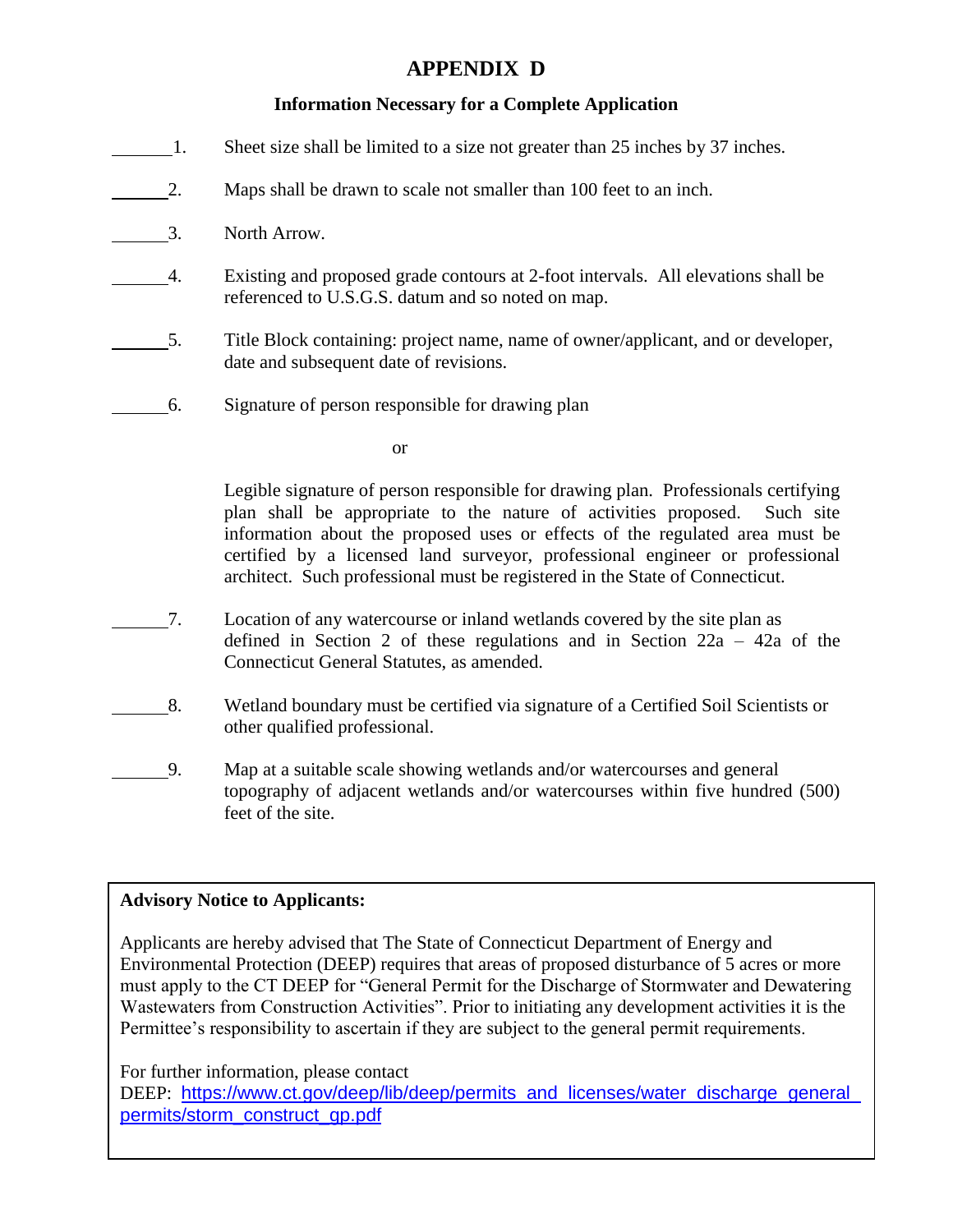#### **SITE PLAN AND ENVIRONMENTAL INFORMATION**

The applicant shall submit a map or maps with the following information concerning the proposed regulated activity. The Commission may by regulation waive the submission of all or part of the information required if it finds the datum is not necessary in order to decide on the application.

#### 1. **Sheet Size and Graphic Scale**

- \*a. Sheet size shall be limited to a size not greater than 25 inches by 37 inches.
- \*b. Maps shall be drawn to a scale not smaller than 100 feet to an inch.
- c. Additional enlargements and detail may be required as necessary.

#### 2. **Orientation and Topography**

- \*a. North Arrow
- b. Locality sketch which shall be drawn (preferably in the upper right corner) to show the relation of the proposed development to nearby streets and physical markings. The locality sketch shall generally be drawn to a scale of 1,000 feet to an inch and shall not exceed 4" x 4" in area.
- c. Existing and proposed grade contours at 2-foot intervals. All elevations shall be referenced to U.S.G.S. datum and so noted on the map.
- \*d. Certification that the accuracy of the information on the map meets the standards for Class A-2 Transit Survey established by the Connecticut Technical Council

#### 3. **Title Block (To be shown in Lower Right Corner of Sheet)**

- \*a. Name of Project.
- \*b. Name of owner/applicant, and/or developer.
- \*c. Date and subsequent date of revisions.
- \*d. Legible signature of person responsible for drawing plan.
- \*e. Legible signature of person responsible for drawing plan. Professionals certifying plan shall be appropriate to nature of activities proposed. Such site information about the proposed uses or effects of the regulated area must be certified by a licensed land surveyor, professional engineer or professional architect. Such professional must be registered in the State of Connecticut.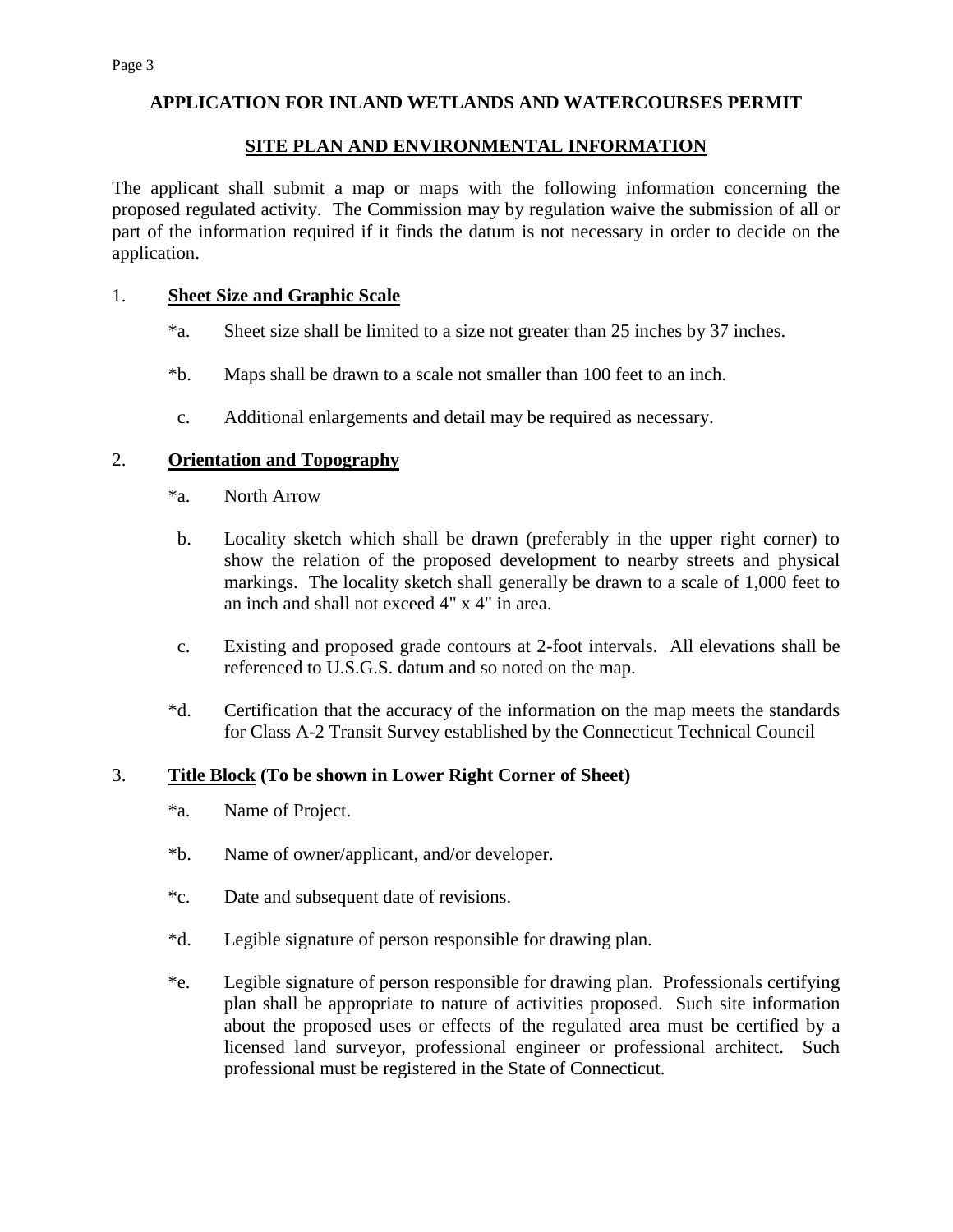- 4. Location of any watercourses or inland wetlands covered by the site plan as defined in Section 2 of these regulations and in Section 22A – 42A of the General Statutes of Connecticut as amended. Boundaries must be verified by and site plan signed by a certified soil scientist.
	- \*a. Existing and proposed conditions in relation to wetlands and watercourses.
	- \*b. Proposed erosion and sedimentation controls.
- 5. Map at a suitable scale showing wetlands and/or watercourses and general topography of adjacent wetlands and/or watercourses within five hundred (500) feet of the site.
- 6. Site areas of permit and designation of each activity.
- 7. Existing and proposed buildings and other structures.
	- a. Location
	- b. Floor Elevation
- 8. In the development of anything other than single family residences, the following shall be required:

Location, size and composition of sidewalks, off street parking and loading, including driveway entrances and exits, parking and loading spaces, and traffic islands and barriers.

- a. Percent of regulated area to be covered with impermeable surface.
- 9. Location of existing and proposed tree stands, shrubs and other significant vegetation which is to be disturbed within or immediately adjacent to the wetland area.
- 10. Source of water supply.
- 11. Proposed method of sewage disposal
	- a. Proposed design and specifications of on-site sewage disposal certified by a licensed engineer and approved by the Health District.
- 12. Location of all percolation pits, test pits and observation holes.
- 13. Design of existing and proposed storm drainage system, including elevations by contour at not less than two-foot intervals. Additional detail may be required.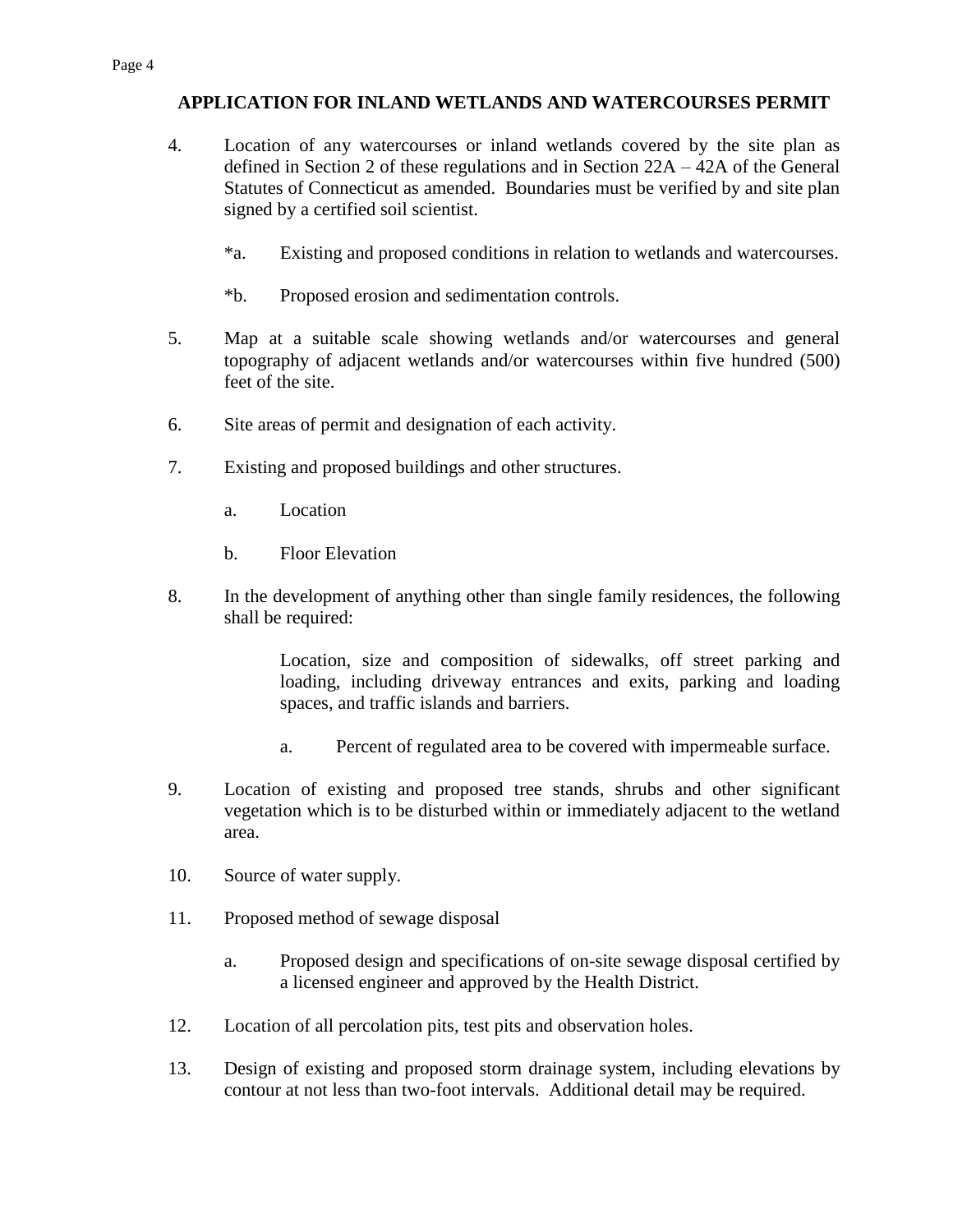## 14. **PHYSICAL DATA**

- a. Material to be deposited and/or excavated
	- (1) Area
	- (2) Volume
	- (3) Physical composition (texture, components) of material to be deposited.
	- (4) Final height of filled area above seasonal high water table.
	- (5) Texture and composition of soil left after excavation.
	- (6) Slope of excavation.
	- (7) Depth to water table or water level if inundated after excavation.

## 15. **WATERCOURSE DATA**

- a. Open Water Characteristics
	- (1) Size of ponds or lakes
	- (2) Maximum depth and, if possible, volume of water.
- b. Stream Characteristics
	- (1) Intermittent or permanent
- c. Known flood levels to be indicated on map.
- d. Discharge if any
	- (1) Type
	- (2) Frequency and Volume
	- (3) Chemical composition
- e. Creation of new water bodies
	- (1) Area
	- (2) Volume
	- (3) Surface water elevation with regard to ground water level.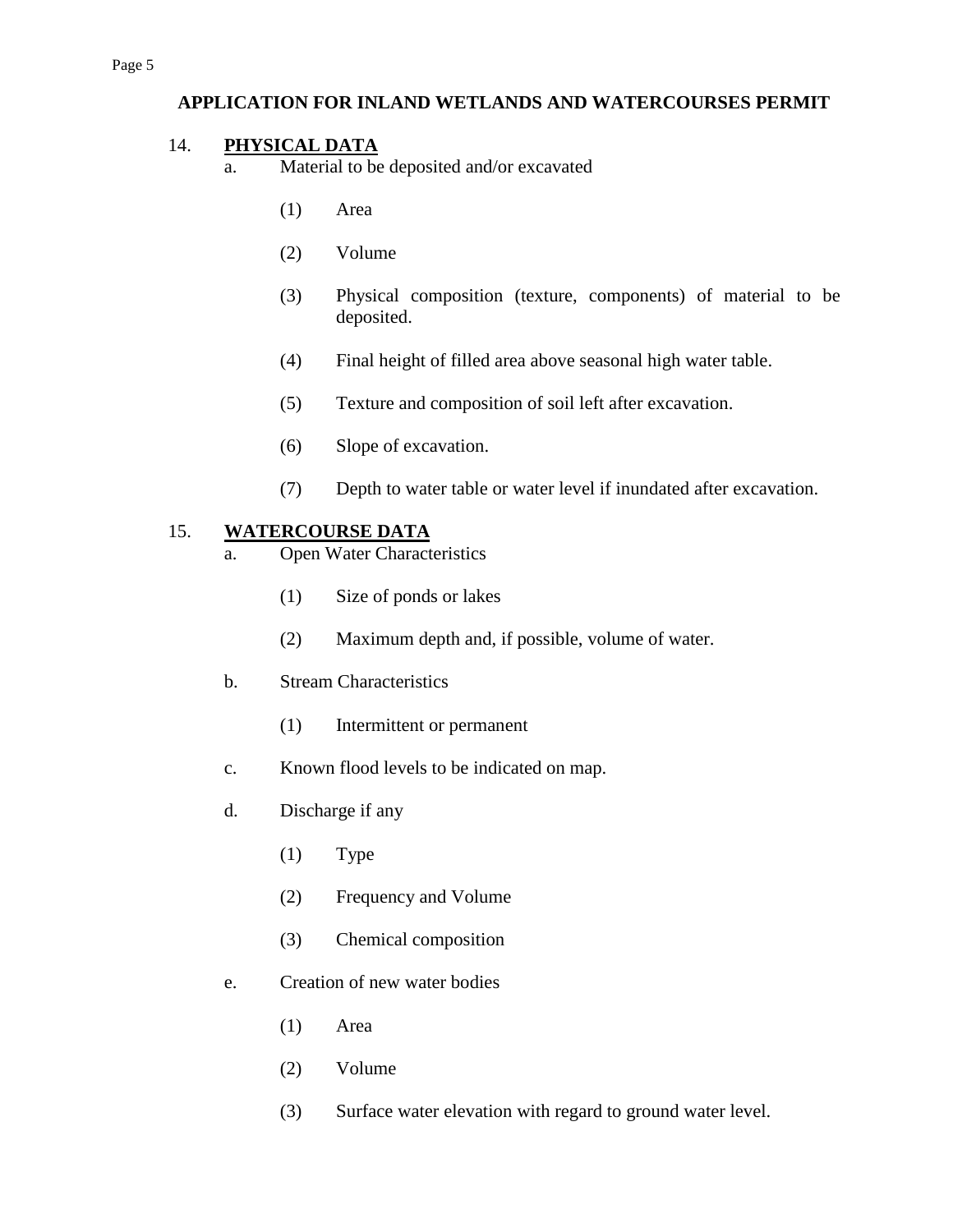| 16. |                                | <b>BIOLOGICAL DATA</b>                          | <b>Percent of</b><br><b>Regulated Area</b> | <b>Dominant</b><br><b>Species</b> |
|-----|--------------------------------|-------------------------------------------------|--------------------------------------------|-----------------------------------|
|     | a.                             | <b>Tree</b>                                     |                                            |                                   |
|     | $b$ .                          | Shrub                                           |                                            |                                   |
|     | $C_{\bullet}$                  | Grasses, Weeds, etc.                            |                                            |                                   |
|     | d.                             | Aquatic                                         |                                            |                                   |
|     | e.                             | Pasture                                         |                                            |                                   |
|     | f.                             | <b>Cultivated Area</b>                          |                                            |                                   |
| 17. | PROBABLE EFFECTS OF CHANGE ON: |                                                 |                                            |                                   |
|     | a.                             | Vegetation                                      |                                            |                                   |
|     | $b$ .                          | Wildlife                                        |                                            |                                   |
| 18. |                                | <b>MEASURES TO PROTECT REGULATED AREA FROM:</b> |                                            |                                   |
|     | a.                             | <b>Erosion and Sedimentation</b>                |                                            |                                   |

- b. Leaching of pollutants
- c. Direct discharge of pollutants
- d. Increased flooding and surface runoff hazards
- 19. Other site information as the Commission deems necessary to meet the objectives of these regulations, Section  $22a - 36$  to  $22a - 45$ , inclusive, of the Connecticut General Statutes, as amended.

## **\*BASIC INFORMATION REQUIRED ON ALL APPLICATIONS.**

**Disclaimer: The above referenced document represents only the basic information required for this application. Additional information is required per town regulations and state statutes. Please contact the Planning Office for more information (203) 271-6670.**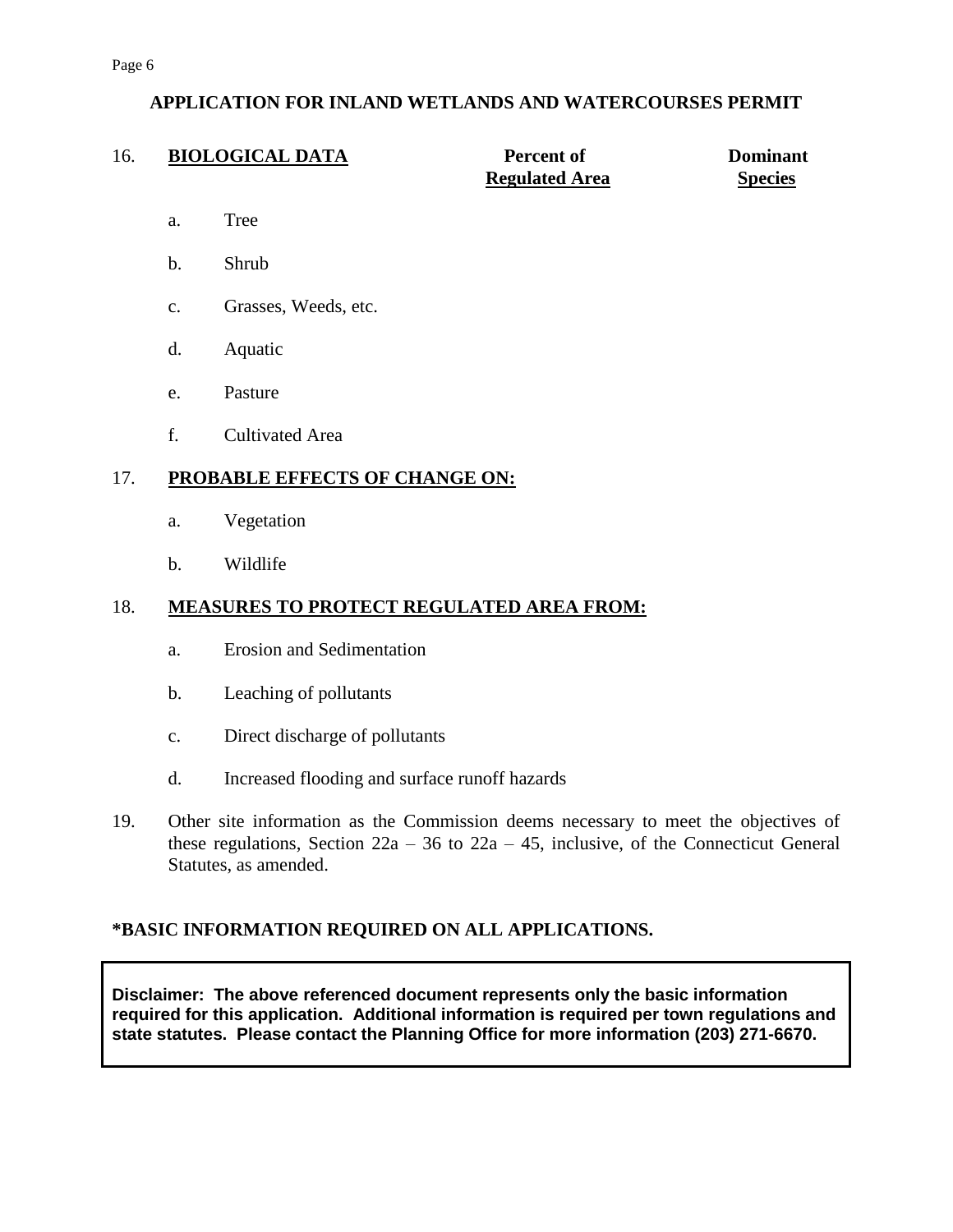## **CHESHIRE INLAND WETLANDS & WATERCOURSES LAND USE PERMIT FEES**

| <b>Residential Uses</b>                                                                                                                                                                                                                                                           |                                                                                                                                                                                                        |  |  |  |
|-----------------------------------------------------------------------------------------------------------------------------------------------------------------------------------------------------------------------------------------------------------------------------------|--------------------------------------------------------------------------------------------------------------------------------------------------------------------------------------------------------|--|--|--|
| Single lot (base fee)                                                                                                                                                                                                                                                             | \$100.00                                                                                                                                                                                               |  |  |  |
| Subdivision/resubdivision (base fee)                                                                                                                                                                                                                                              | \$250.00                                                                                                                                                                                               |  |  |  |
| Site plan as required by a commission subdivision<br>approval                                                                                                                                                                                                                     | \$60.00 per lot                                                                                                                                                                                        |  |  |  |
| <b>Commercial / Industrial Uses</b>                                                                                                                                                                                                                                               |                                                                                                                                                                                                        |  |  |  |
| Site five (5) acres or less (base fee)                                                                                                                                                                                                                                            | \$200.00                                                                                                                                                                                               |  |  |  |
| Site greater than five (5) acres (base fee)                                                                                                                                                                                                                                       | \$350.00                                                                                                                                                                                               |  |  |  |
| Subdivision/resubdivision (base fee)                                                                                                                                                                                                                                              | \$350.00                                                                                                                                                                                               |  |  |  |
| Site plan as required by a commission subdivision<br>approval                                                                                                                                                                                                                     | \$100.00 per lot                                                                                                                                                                                       |  |  |  |
| <b>Other Regulated Activities</b>                                                                                                                                                                                                                                                 | \$100.00                                                                                                                                                                                               |  |  |  |
| <b>Other Fees</b>                                                                                                                                                                                                                                                                 |                                                                                                                                                                                                        |  |  |  |
| Impact review fee (added to the base fee) per<br>subdivision/resubdivision lot, each road or driveway<br>wetland crossing, each directly affected acre of<br>wetland or part thereof, and each 100 feet of<br>watercourse or part thereof directly affected by the<br>application | \$30.00                                                                                                                                                                                                |  |  |  |
| Permit modification, extension, or transfer                                                                                                                                                                                                                                       | \$100.00                                                                                                                                                                                               |  |  |  |
| After-the fact permit. <sup>1</sup> Application for permit filed after<br>the regulated activities have been commenced, to<br>offset the additional costs to the town in inspecting and<br>monitoring the regulated activities.                                                   | Three (3) times the amount of<br>fees that would have been due<br>if the application was timely<br>filed. This surcharge is in<br>addition to any other fines of<br>penalties that may be<br>assessed. |  |  |  |
| Petition to amend the inland wetlands and<br>watercourses map                                                                                                                                                                                                                     | \$140.00                                                                                                                                                                                               |  |  |  |
| Petition to amend the inland wetlands and<br>watercourses regulations                                                                                                                                                                                                             | \$140.00                                                                                                                                                                                               |  |  |  |
| Inspection of erosion control (silt fence, hay bales,<br>etc.)                                                                                                                                                                                                                    | \$50.00 per lot                                                                                                                                                                                        |  |  |  |
| <b>Public hearing</b>                                                                                                                                                                                                                                                             | \$175.00                                                                                                                                                                                               |  |  |  |
| Public hearing continuance                                                                                                                                                                                                                                                        | \$50.00                                                                                                                                                                                                |  |  |  |

 $\overline{a}$  $<sup>1</sup>$  Amended by Town Council: 2/13/2019, Effective: 4/01/2019.</sup>